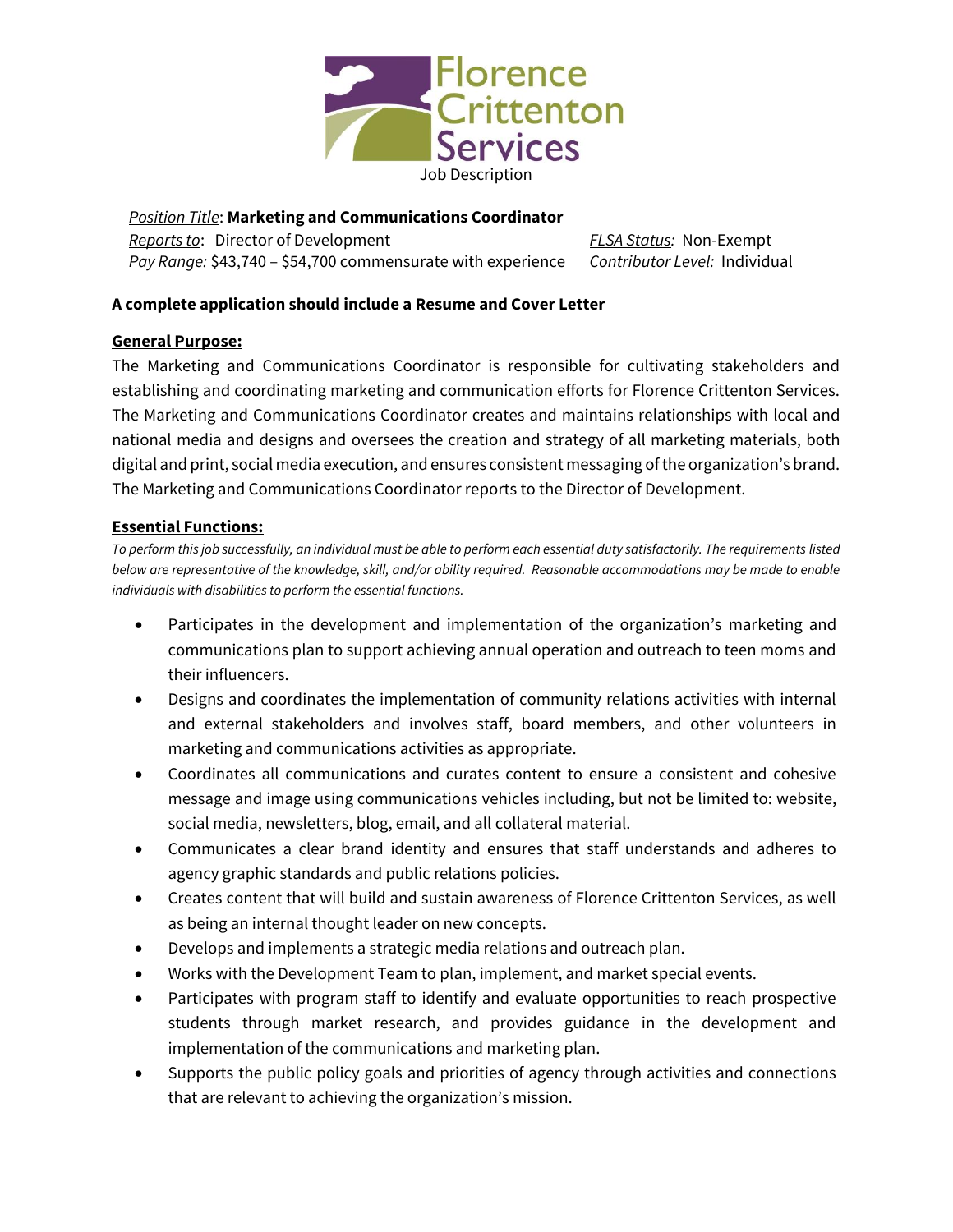- Coordinates Florence Crittenton Services' website design updates.
- Identifies community outreach events and opportunities and represents Florence Crittenton Services at them.
- Maintains a working knowledge of local, state, and national trends, laws and issues related to our mission, non-profits, and public relations.
- Serves as an advocate and expert on storytelling and helps to ensure that the Development team tells authentic and culturally competent stories that speak to the full range of diversity in population that Florence Crittenton Services serves.
- Photographs teen mothers and their children to maintain an updated and organized photo library. Takes photographs at internal and external events as needed.
- Plans, shoots, and edits videos to be used for internal and external purposes.
- Performs other duties as required and necessary to ensure the success of Florence Crittenton Services.

## **Supervisory duties:**

None.

## **Knowledge, skills and abilities:**

- Ability to consistently promote, support, work, and act in a manner in support of Florence Crittenton Services' vision, mission, and values.
- Maintains an active interest and understanding of our target community, its members, and available resources.
- Demonstrates sensitivity and humility to the cultural and situational diversity of clients within each program.
- Excellent verbal and written communication skills, and superior writing skills.
- Strong interpersonal and public speaking skills
- Enthusiasm for social media and acquiring knowledge on new media concepts and outlets.
- Additional computer skills, including knowledge of Adobe Creative Suite programs and Microsoft Office.
- Ability to produce in-house graphics. Creative and innovative.
- Strong organizational skills, attention to detail, and discipline to meet deadlines, prioritize work, and establish and accomplish goals.
- Ability to act decisively and ability to take action quickly and appropriately; flexible and responsive to changing needs as well as ability to work in a face-paced environment.
- Budget management skills.

# **Education:**

- High School Diploma or GED equivalent is required.
- Bachelors degree in marketing, public relations, communications, or a related field is preferred.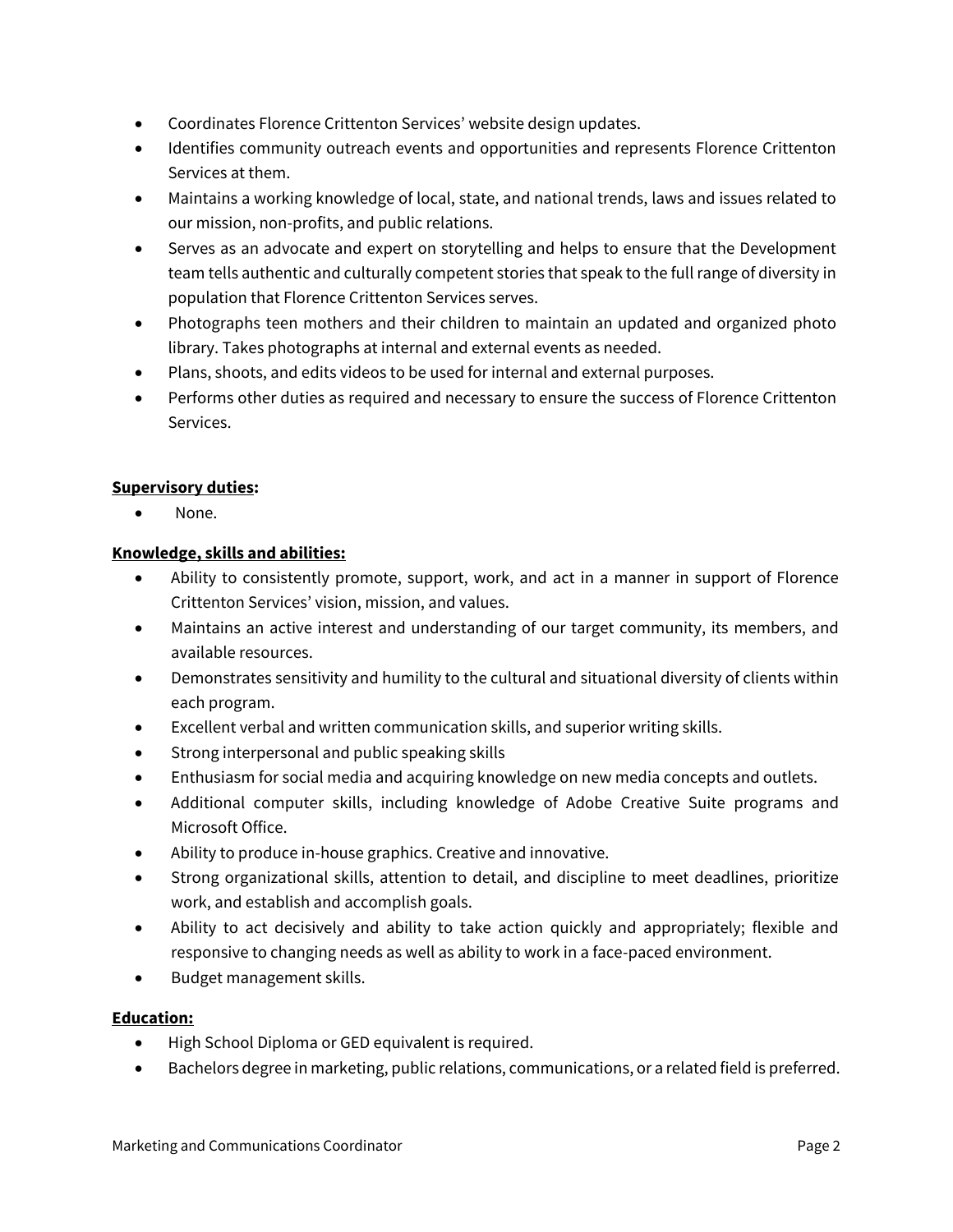#### **Experience:**

- Two or more years of experience in marketing, public relations or not-for-profit communications activities is required.
- Experience working with printing vendors on concept, design, and production is preferred.
- Experience creating social media is required.
- Experience using Adobe Creative Suite required.
- WordPress and Blackbaud, or similar program is preferred.
- An equivalent combination of education and experience may be substituted on a year for year basis.

#### **Additional Requirements/Licenses/Certifications:**

- As required by the Denver Public Health Order, all Florence Crittenton Services employees must be fully vaccinated against COVID-19 and are required to provide valid proof of vaccination.
- Must have reliable transportation.
- Must have a valid driver's license.
- Passing a criminal history background checks will be required prior to the start of employment.
- Bilingual Spanish speaking is preferred.

#### **Working environment:**

*The work environment characteristics described here are representative of those an employee encounters while performing the essential functions of this job. Reasonable accommodations may be made to enable individuals with disabilities to perform the essential functions.*

- Work is generally performed in an indoor professional office environment.
- Occasional travel to conferences, meeting is necessary.
- Work may involve additional hours during the evenings or on the weekends.

### **Physical Activities:**

*The physical demands described here are representative of those that must be met by an employee to successfully perform the essential functions of this job. Reasonable accommodations may be made to enable individuals with disabilities to perform the essential functions.*

- Ability to stand, sit, walk, walk on unpaved terrain, talk, reach with arms and hands, have good manual dexterity, use hands and fingers to operate a computer and telephone keyboard, handle or feel, hear alarms/telephones/normal speaking voice.
- While performing the duties of this job, the employee is regularly required to talk or hear.
- Specific vision abilities required by this job include close vision, distance vision, color vision, and ability to adjust focus.
- Moderate physical effort may be required by moving and positioning objects up to 50 pounds occasionally and / or 25 pounds frequently.